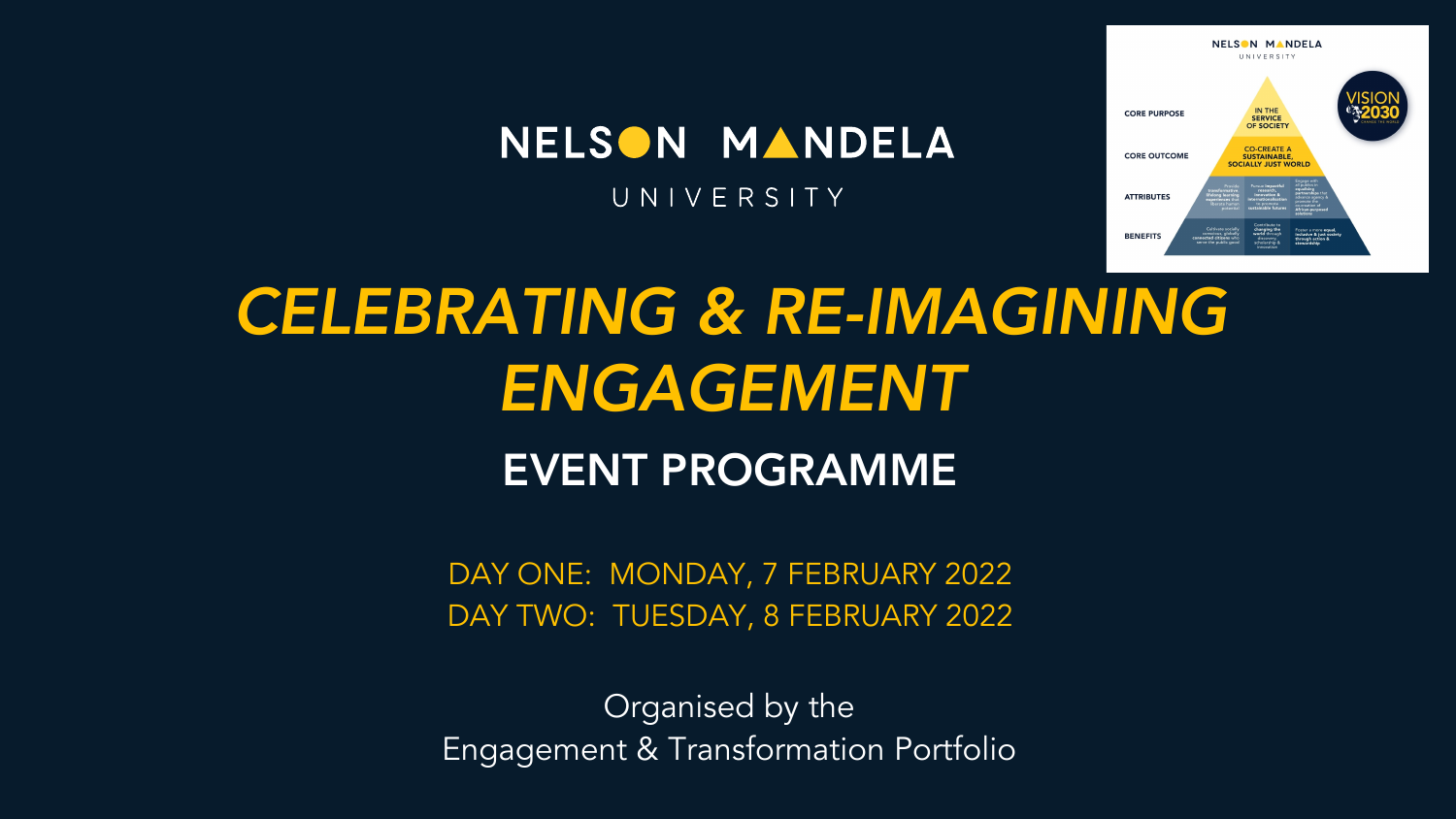## DAY ONE: Monday, 7 February 2022 5TH ENGAGEMENT COLLOQUIUM Chairperson: Prof George de Lange



| <b>TIME</b>     | <b>TIME</b><br><b>ALLOCATED</b> | <b>PROJECT TITLE / TOPIC</b>                                                                                                       | <b>PRESENTER</b>                                   |
|-----------------|---------------------------------|------------------------------------------------------------------------------------------------------------------------------------|----------------------------------------------------|
| $9:00 - 10:00$  | 10 minutes                      | Opening, Welcome and Objectives of Colloquium:<br>Prof Andre Keet, Deputy Vice-Chancellor: Engagement and<br><b>Transformation</b> | <b>Prof Andre Keet</b>                             |
| $9:15 - 9:35$   | 20 minutes                      | <b>The Tributaries Project</b>                                                                                                     | <b>Prof Andrea Hurst</b>                           |
| $9:40 - 10:00$  | 20 minutes                      | The Riemvasmaak Project                                                                                                            | Mr Karl du Preez &<br><b>Prof Russell Phillips</b> |
| $10:05 - 10:25$ | 20 minutes                      | <b>UNODC E4J Programme: Advancing of Sustainable Development</b><br>Goal 16                                                        | Prof Hennie van As                                 |
| $10:30 - 10:50$ | 20 minutes                      | Building a Gender Intellectual Corridor that centres African Intellectual<br>Heritage in the Eastern Cape Region                   | Dr Babalwa Magoqwana                               |
| $10:50 - 11:00$ | 10 minutes                      | <b>Comments and Questions</b>                                                                                                      |                                                    |
| $11:00 - 11:15$ | 15 minutes                      | <b>BREAK</b>                                                                                                                       |                                                    |

**Change the World**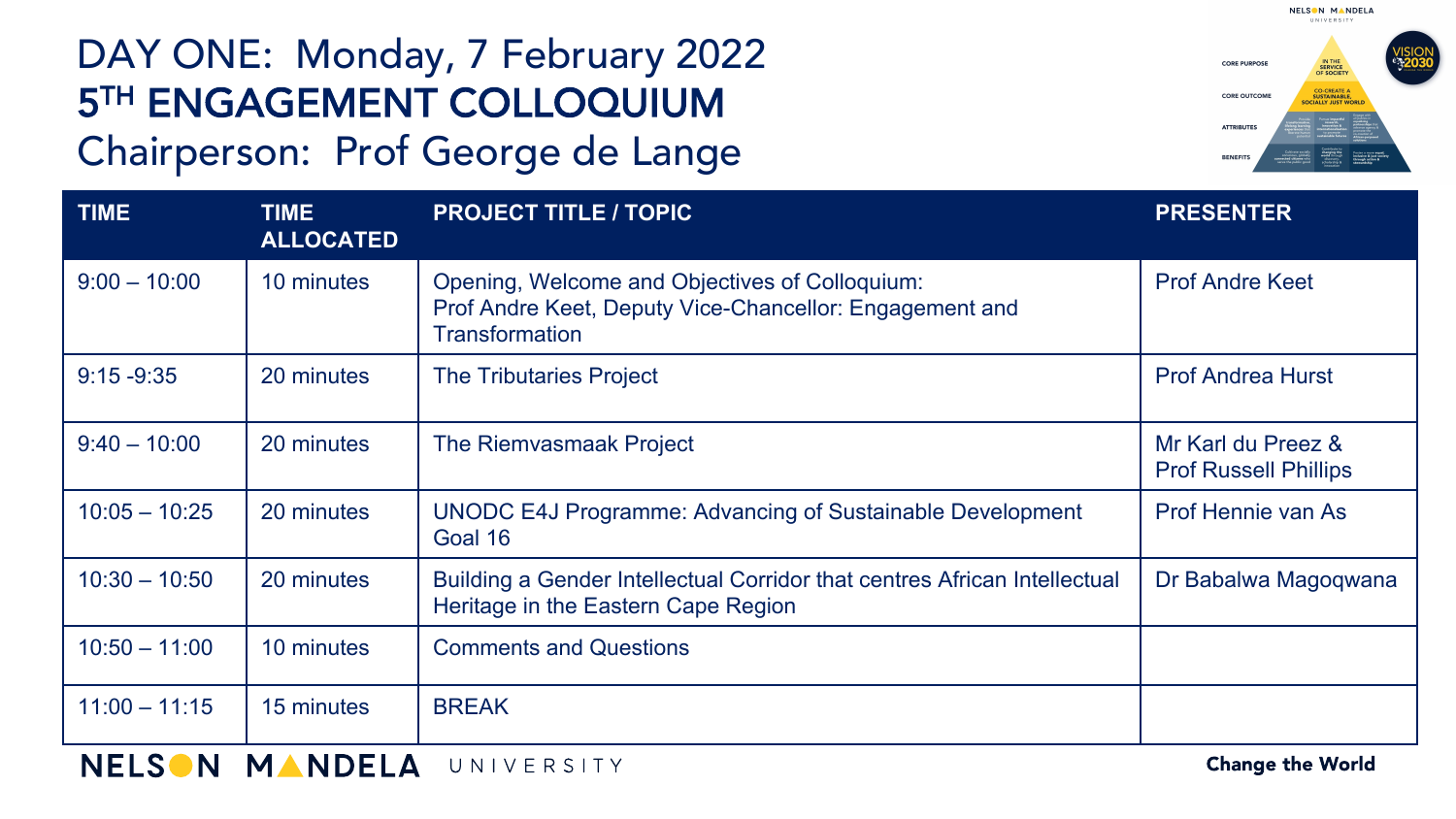# DAY ONE: Monday, 7 February 2022 **5TH ENGAGEMENT COLLOQUIUM**

#### Chairperson: Prof George de Lange

**TIME TIME ALLOCATED PROJECT TITLE / TOPIC PRESENTER** 11:15 – 11:35 20 minutes Suncol Project Suncome Suncol Project Suncol Betz Suncol Betz 11:40 – 12:00 | 20 minutes | eNtsa COVID-19 Pandemic Innovative Health Support Projects | Mr Julien de Klerk 12:05 – 12:25 20 minutes Tanks & Boats Coding Project Profession Control Prof Jean Greyling 12:30 – 12:50 | 20 minutes | Optical Fibre Project | November 2012 | Prof Tim Gibbon  $12:50 - 13:00$  10 minutes Comments and Questions 13:00 and the closing Remarks **Profession Closing Remarks** Prof George de Lange



#### **NELSON MANDELA UNIVERSITY**

**Change the World**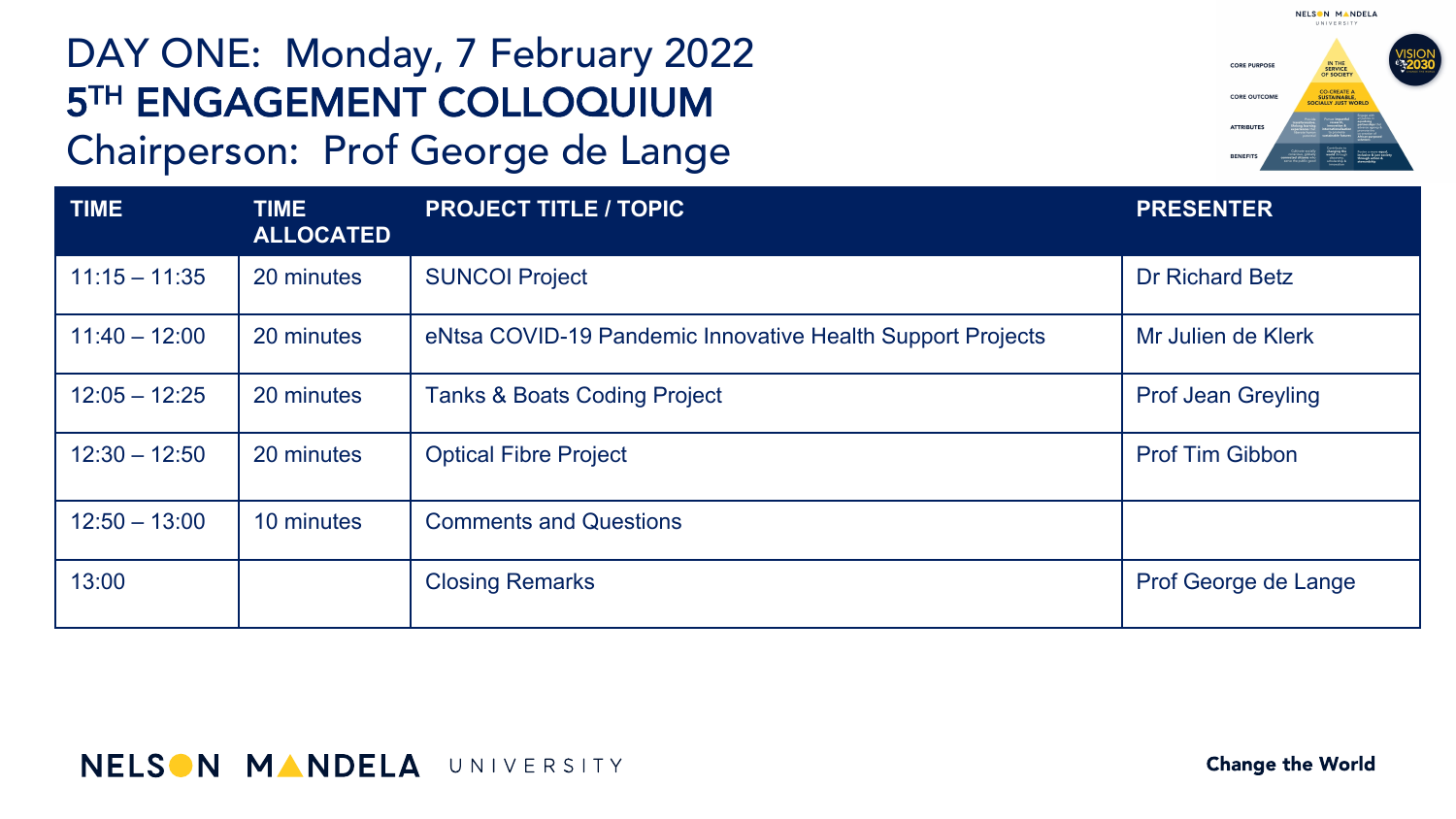# DAY TWO: Tuesday, 8 February 2022 **5TH ENGAGEMENT COLLOQUIUM**

#### Chairperson: Dr Bruce Damons

**TIME TIME ALLOCATED PROJECT TITLE / TOPIC PRESENTER** 9:00 – 9:30 30 minutes The Transformative Responsive University/Engagement as Transformation and Transformation as Engagement Prof Andre Keet 9:35 – 9:55 20 minutes Hubs of Convergence: Converged Engagement and Co-creation of Knowledge Dr Bruce Damons 10:00 – 10:20 20 minutes Understanding a Community Perspective of a University in Service of **Society** Mr Monga Peter 10:25 – 10:45 | 20 minutes | Khoisan Heritage - Practices of Cultural Reappropriation | Dr Magda Minguzzi 10:50 – 11:10 | 20 minutes | Harnessing ICT Innovation and Engagement to Support the Fight against COVID-19 Prof Darelle van Greunen 11:15 – 11:35 20 minutes Solidarity Economy Project Number 11:15 – 11:35 Mr Ivor Baatjes 11:35 – 11:45 10 minutes Comments and Questions 11:45 – 12:00 | 15 minutes | BREAK

NELSON MANDELA UNIVERSITY

**Change the World** 



**INDEPERTY** 

NELSON MANDELA